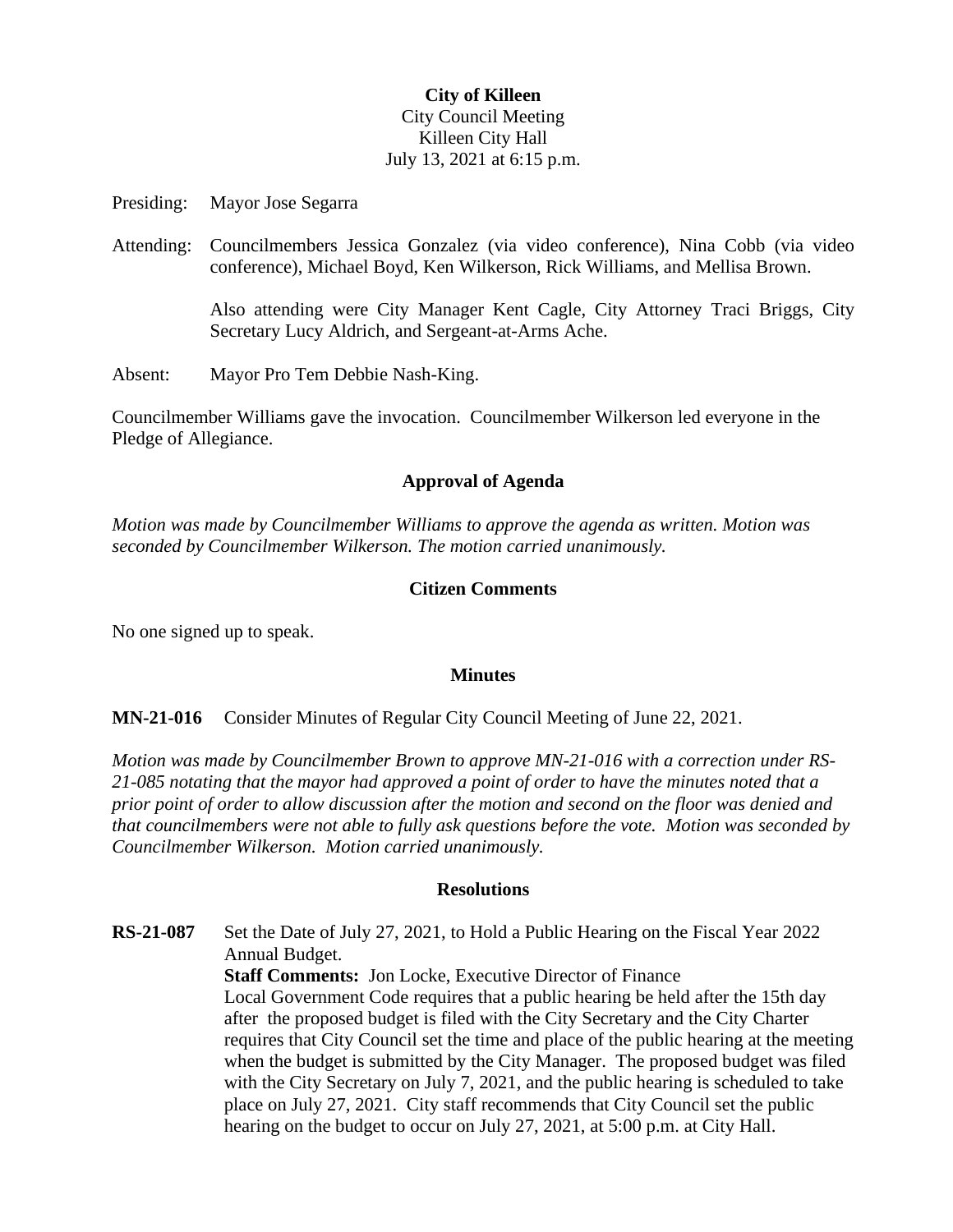Regular City Council Meeting July 13, 2021 – Page 2

*Motion was made by Councilmember Wilkerson to approve RS-20-087, setting the date of July 27, 2021, to hold a public hearing on the fiscal year 2021-22 proposed budget. Motion was seconded by Councilmember Brown. Motion carried unanimously.*

**RS-21-088** Consider a memorandum/resolution approving the appointment of Janell J. Lewis Ford as Executive Director of Communications. **Staff Comments:** Eva Bark, Executive Director of Human Resources On April 1, 2021, Hilary Shine, Executive Director of Communications submitted her letter of retirement effective August 1, 2021. On May 5, 2021, Human Resources posted the vacancy on the City's website, the Texas Municipal League (TML) website, the Texas Association of Municipal Information Officers (TAMIO) website and on the National Information Officers Association (NIOA) website. The City solicited thirty-two (32) applications and narrowed the candidates to three (3) finalists. Mr. Cagle has extended a conditional offer to Mrs. Janell J. Lewis Ford. City staff recommends that the City Council approve the City Manager's appointment of Mrs. Janell J. Lewis Ford as the Executive Director of Communications.

*Motion was made by Councilmember Williams to approve RS-21-088. Motion was seconded by Councilmember Wilkerson. Motion carried unanimously.*

**RS-21-089** Consider a memorandum/resolution authorizing an agreement of transfer for Police Service Dog Jaxx.

**Staff Comments:** Chief Kimble, Police Department

Texas Government Code 614, Subchapter L allows the City to enter into a contract with a person to transfer a police service dog that has been determined by the Chief of Police to be suitable for transfer. K-9 handler Scott Gillman recently transferred within the Police Department and it is no longer feasible for him to remain as a K-9 handler. Officer Gillman has requested that his Police Service Dog Jaxx who has approximately 18 months of service life left be transferred to him. At this time, it is not practical or cost effective to train a new handler and go through the transition process. City staff recommends that the City Council authorize the City Manager to sign the agreement transferring ownership of Jaxx to Officer Scott Gillman.

*Motion was made by Councilmember Wilkerson to approve RS-21-089. Motion was seconded by Councilmember Brown. Motion carried unanimously.*

**RS-21-090** Consider a memorandum/resolution authorizing the purchase of body worn cameras under a five-year replacement and service plan, in an amount not to exceed \$348,650, from COBAN Technologies, Inc. **Staff Comments:** Chief Kimble, Police Department The Police Department has 190 body worn cameras that have reached the end of their life cycle and must be replaced. Funds are available and budgeted to cover the purchase of a five-year replacement and repurchasing plan offered by COBAN Technologies, Inc. The plan does include 190 new cameras with licensing and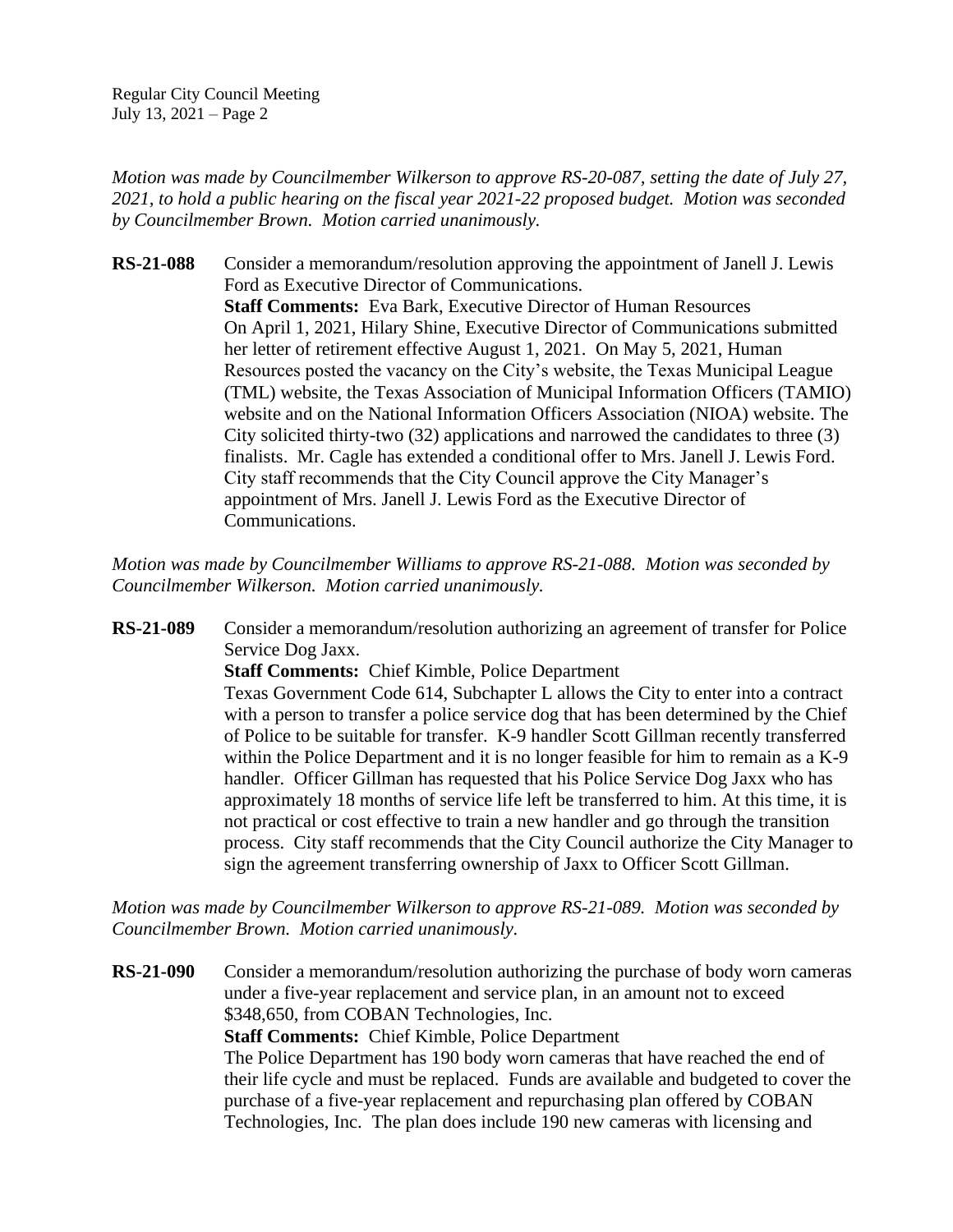maintenance for five years providing replacement cameras at years two and four. City staff recommends that the City Manager or his designee be authorized to execute the described purchase of new body worn cameras, under the five-year service plan by COBAN Technologies, Inc. through the HGAC purchasing cooperative, in an amount not to exceed \$348,650.

*Motion was made by Councilmember Brown to approve RS-21-090. Motion was seconded by Councilmember Williams. Motion carried unanimously.*

**RS-21-091** Consider a memorandum/resolution approving the renewal of a professional services contract with Lockton Dunning Benefits for self-funding consulting services in an amount not to exceed \$95,000. **Staff Comments:** Eva Bark, Executive Director of Human Resources In 2020, Lockton Dunning Benefits was selected to provide self-funding consulting services. The contract with Lockton Dunning Benefits became effective August 1, 2020 with a term of fourteen months. Ms. Bark reviewed the services that Lockton Dunning provides. As the city transitions into self-insured healthcare, staff is requesting approval to extend the contract with Lockton Dunning Benefits for FY 2022. It is planned that a new Request for Qualifications for self-funding consulting services will be released in FY 2022. City staff recommends City Council approve the renewal contract with Lockton Dunning Benefits as the provider for employee healthcare consultant services, effective October 1, 2021, with total expenses not to exceed \$95,000 and authorize the City Manager to execute any and all necessary change orders in accordance with state and local law.

*Motion was made by Councilmember Brown to approve RS-21-091. Motion was seconded by Councilmember Boyd. Motion carried unanimously.*

**RS-21-092** Consider a memorandum/resolution authorizing the purchase of turnout gear in the amount of \$308,445.99, from North American Fire Equipment Company. **Staff Comments:** Deputy Chief Foxx, Fire Department The Fire Department Support Services Division has identified a need to replace turnout gear, wildland gear and daily uniforms. Funds in the amount of \$308,445.99 (turnout gear: \$230,404.02; wildland gear: \$10,567.12; and uniform shirts and pants: \$67,474.85) are available. City staff recommends that the City Manager or his designee be authorized to execute the purchase of uniforms and personal protective equipment from North American Fire Equipment Company through a Sourcewell Cooperative contract, and that the City Manager or designee is expressly authorized to execute any and all change orders within the amounts set by state and local law.

*Motion was made by Councilmember Wilkerson to approve RS-21-092. Motion was seconded by Councilmember Williams. Motion carried unanimously.*

**RS-21-093** Consider a memorandum/resolution approving the acceptance and disposition of the Homeland Security Grant – Office of the Governor.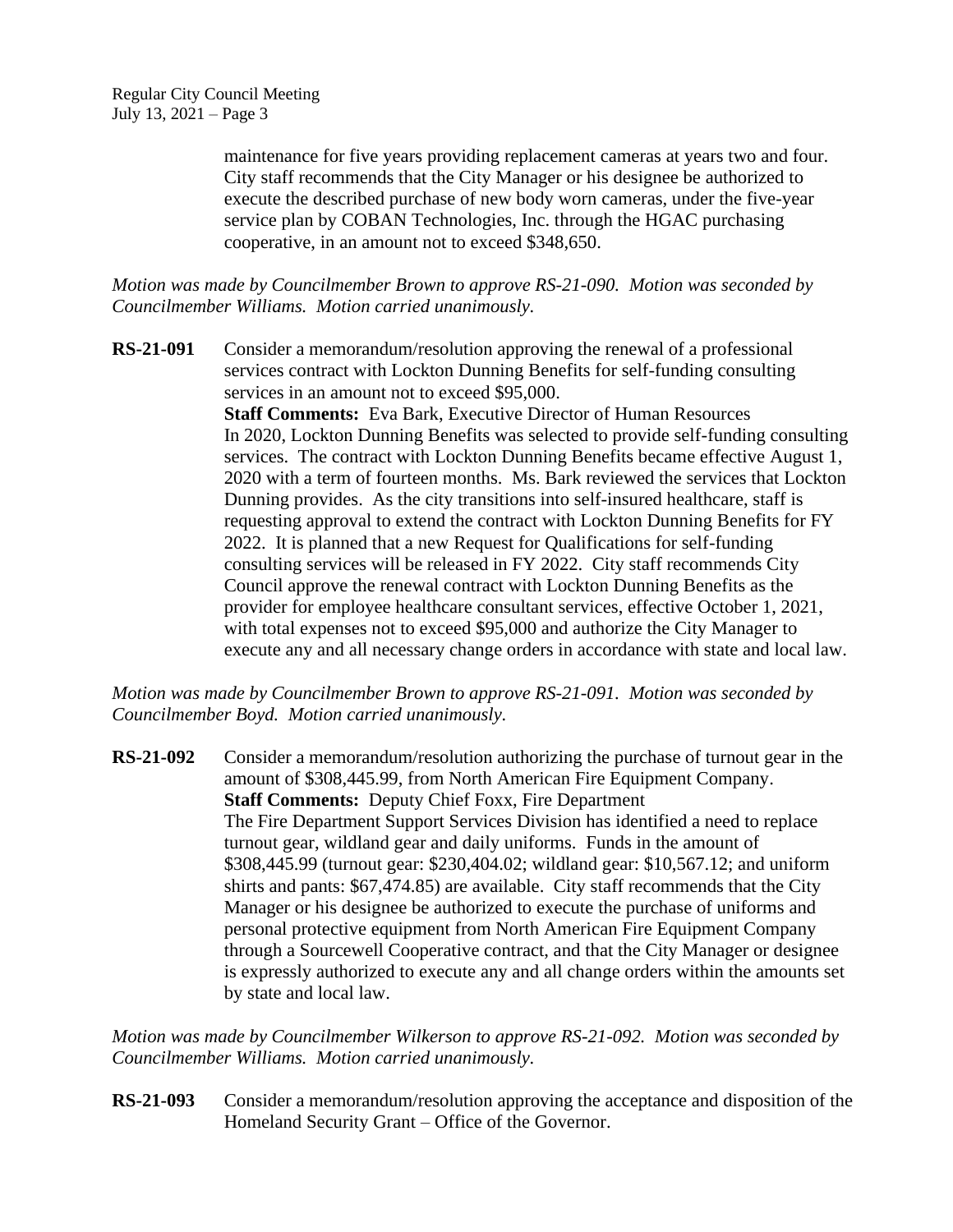**Staff Comments:** Chief Kubinski, Fire Department

The Fire Department applied for and has been offered a grant with the Texas Office of Homeland Security for five (5) Harris XL-200P multi-band handheld radios. There is no matching requirement as the grant is funded at 100%. City staff recommends that City Council authorize the City Manager or his designee to accept the grant, and that the City Manager or designee is expressly authorized to execute any and all change orders within the amounts set by state and local law.

*Motion was made by Councilmember Brown to approve RS-21-093. Motion was seconded by Councilmember Boyd. Motion carried unanimously.*

**RS-21-096** Consider a memorandum/resolution approving a Professional Services Agreement with Garver, LLC, for construction administration/management of the Replacement of Terminal Capital Equipment System at Killeen-Fort Hood Regional Airport, in the amount of \$200,000. **Staff Comments:** Mike Wilson, Executive Director of Aviation City Council accepted a Federal Aviation Administration Airport Improvement Program grant for the replacement of the heating, ventilation, and air conditioning (HVAC) system at the Killeen-Fort Hood Regional Airport terminal building. A professional services agreement for project administration services with Garver, LLC has been negotiated in the amount of \$200,000. City staff recommends that City Council approve the professional services agreement with Garver, LLC in the amount of \$200,000 and authorize the City Manager or his designee to execute all agreement documents and any and all amendments or actions within the amounts set by federal, state and local law.

*Motion was made by Councilmember Boyd to approve RS-21-096. Motion was seconded by Councilmember Gonzalez. Motion carried unanimously.*

**RS-21-097** Consider a memorandum/resolution approving amendments to the Communications System Agreement with the Bell County Communications Center. **Staff Comments:** Kent Cagle, City Manager In May 1998 the cities of Belton, Harker Heights, Killeen, and Temple, along with Bell County entered into a system agreement for the purpose of operating and maintaining a consolidated communications system. The Bell County Communications System Board of Directors (E-Board) discussed proposed amendments to the agreement over the course of more than a year. Amendments include: increasing the Regulatory Board of Operations (RBO) voting members from 7 to 11 with police and fire chiefs listed as voting members; updating the System Board and the RBO Board meeting schedule; and adding the due date of the System budget to the cities and county of May 1 for the fiscal year beginning October 1. City staff recommends that City Council approve the requested amendments to the Communications System Agreement with Bell County.

*Motion was made by Councilmember Wilkerson to approve RS-21-097. Motion was seconded by Councilmember Williams. Motion carried unanimously.*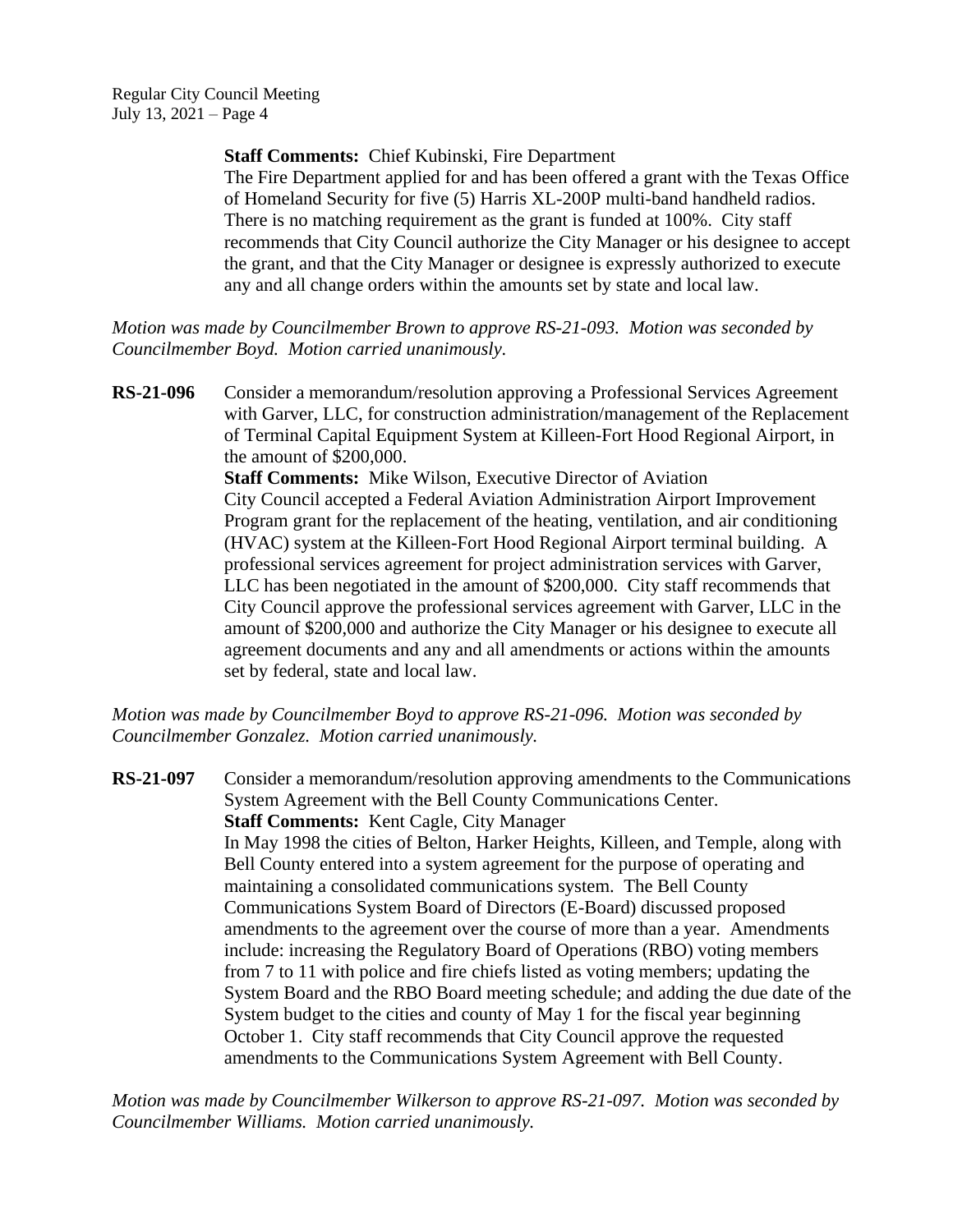Regular City Council Meeting July 13, 2021 – Page 5

**RS-21-098** Consider a memorandum/resolution approving an Interlocal Cooperation Contract between the City of Killeen, City of Temple, Temple Independent School District, and Bell County engaging Bickerstaff Heath Delgado Acosta to perform redistricting services in relation to the 2020 Census. **Staff Comments:** Kent Cagle, City Manager Every ten years, the U. S. Census Bureau conducts a census. The information is used to draw boundaries. City staff met with representatives from the City of Temple and Bell County and conducted interviews with law firms who have expertise in joint redistricting efforts. The law firm of Bickerstaff Heath Delgado Acosta was selected as the firm with the most experience. Each entity will be responsible for paying their own estimated costs with the City of Killeen's estimated cost being approximately \$27,190. City staff recommends that City Council authorize the City Manager or his designee to execute an Interlocal Cooperation Contract with Bickerstaff Heath Delgado Acosta for joint redistricting services with the City of Temple and Bell County.

*Motion was made by Councilmember Brown to postpone RS-21-098 to the next regularly scheduled meeting. Motion was seconded by Councilmember Wilkerson. Motion carried 5 to 1 with Councilmember Williams in opposition.*

**RS-21-099** Consider a memorandum/resolution appointing Councilmembers to various boards and commissions. **Staff Comments:** Traci Briggs, City Attorney Following the annual election, the City Council makes the appointment of councilmembers to boards and commissions. Due to the second election resulting in a new councilmember to District 4, the appointments made in June need to be reviewed and updated. City staff recommends that City Council consider and approve the appointment of councilmembers to boards and commissions.

*Motion was made by Councilmember Brown to approve RS-21-099. Motion was seconded by Councilmember Wilkerson. Motion carried unanimously.*

### **Ordinances**

**OR-21-012** Consider an ordinance amending the Code of Ordinances Chapter 19, Parks and Recreation and Chapter 31, Zoning, addressing signage in the park system.

> The City Secretary read the caption of the ordinance. AN ORDINANCE AMENDING CHAPTER 19, PARKS AND RECREATION, ARTICLE II – PARK RULES AND CHAPTER 31, ARTICLE V-SUPPLEMENTAL REGULATIONS, DIVISION 4 - SIGNS AND OUTDOOR DISPLAYS, OF THE CODE OF ORDINANCES; REGULATING SIGNAGE WITHIN PARKS; PROVIDING A REPEALER CLAUSE; PROVIDING A SEVERABILITY CLAUSE; PROVIDING A SAVINGS CLAUSE; PROVIDING FOR PUBLICATION AND AN EFFECTIVE DATE.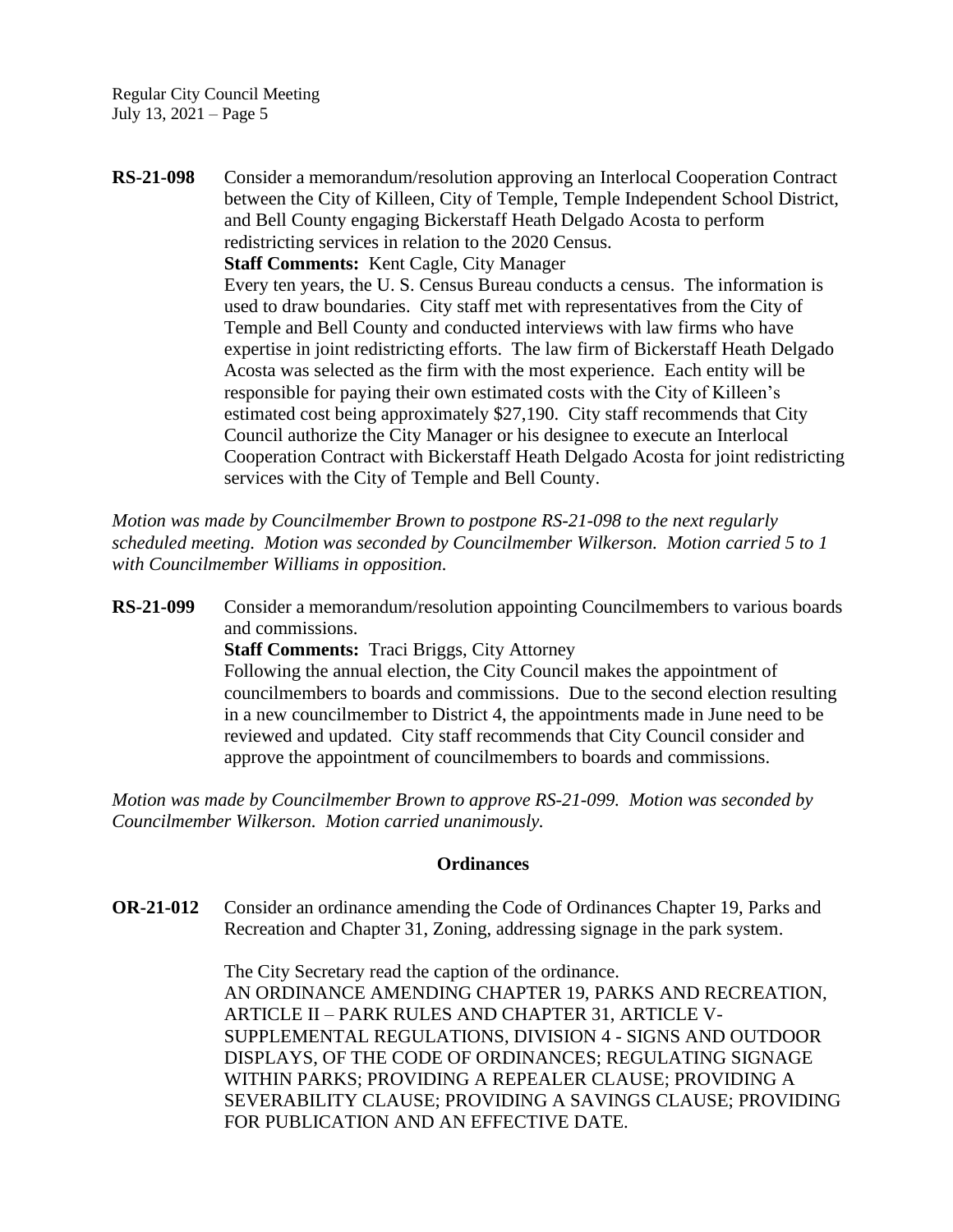**Staff Comments:** Tony McIlwain, Director of Development Services

Currently, Recreation Services does not have language within Chapter 19 addressing signage within the park system. The City's practice in the past, as a property owner, has been to not allow signs to be placed in parks. This requested amendment will define the term "sign" and clearly identify unlawful placement of signs in the parks. In addition, Chapter 31 will be amended by deleting Sec. 31-503 (13) Signs Allowed without a Permit, which pertains to signs located within or on the grounds of public facilities as with the Chapter 19 amendment addressing the section. City Staff recommends that City Council approve the amendment within Chapters 19 and 31, adding clarity and direction for future requests related to placing park signage within the park system. The Planning and Zoning Commission recommended approval by a vote of 6 to 0.

Mayor Segarra opened the public hearing.

With no one appearing, the public hearing was closed.

*Motion was made by Councilmember Wilkerson to approve OR-21-012. Motion was seconded by Councilmember Cobb. Motion carried unanimously.*

# **Public Hearings**

**PH-21-030 HOLD** a public hearing and consider an ordinance granting Atmos Energy a .202 acre temporary construction easement to be located on Lot 16, Block 1, Hunter's Chase Subdivision (Hunt Neighborhood Park), Killeen, Texas. (1st of 3 readings)

> The City Secretary read the caption of the ordinance. AN ORDINANCE GRANTING EASEMENTS TO ATMOS ENERGY CORPORATION FOR APPROXIMATELY .202 ACRE OUT OF LOT 16, BLOCK 1, HUNTER'S CHASE SUBDIVISION; PROVIDING A SAVINGS CLAUSE; PROVIDING FOR THE REPEAL OF CONFLICTING PROVISIONS; PROVIDING FOR AN EFFECTIVE DATE.

**Staff Comments:** Tony McIlwain, Executive Director of Development Services Atmos Energy Corporation is requesting a grant of a 0.202 acre temporary construction easement at 2301 Hunt Drive for a pipeline replacement. The location is the site of the Hunt Neighborhood Park and the easement will encompass the basketball court and a portion of the playground and sidewalk. The easement shall automatically terminate the earlier of: (a) the date on which Atmos Energy's activities are completed, or (b) eighteen months from the date of approval of the ordinance. Atmos Energy will be invoiced for replacement costs of the park areas affected by the construction easement. City staff recommends that the first of three public hearings be held with the second being scheduled for July 27th and the third and final scheduled for August 24th.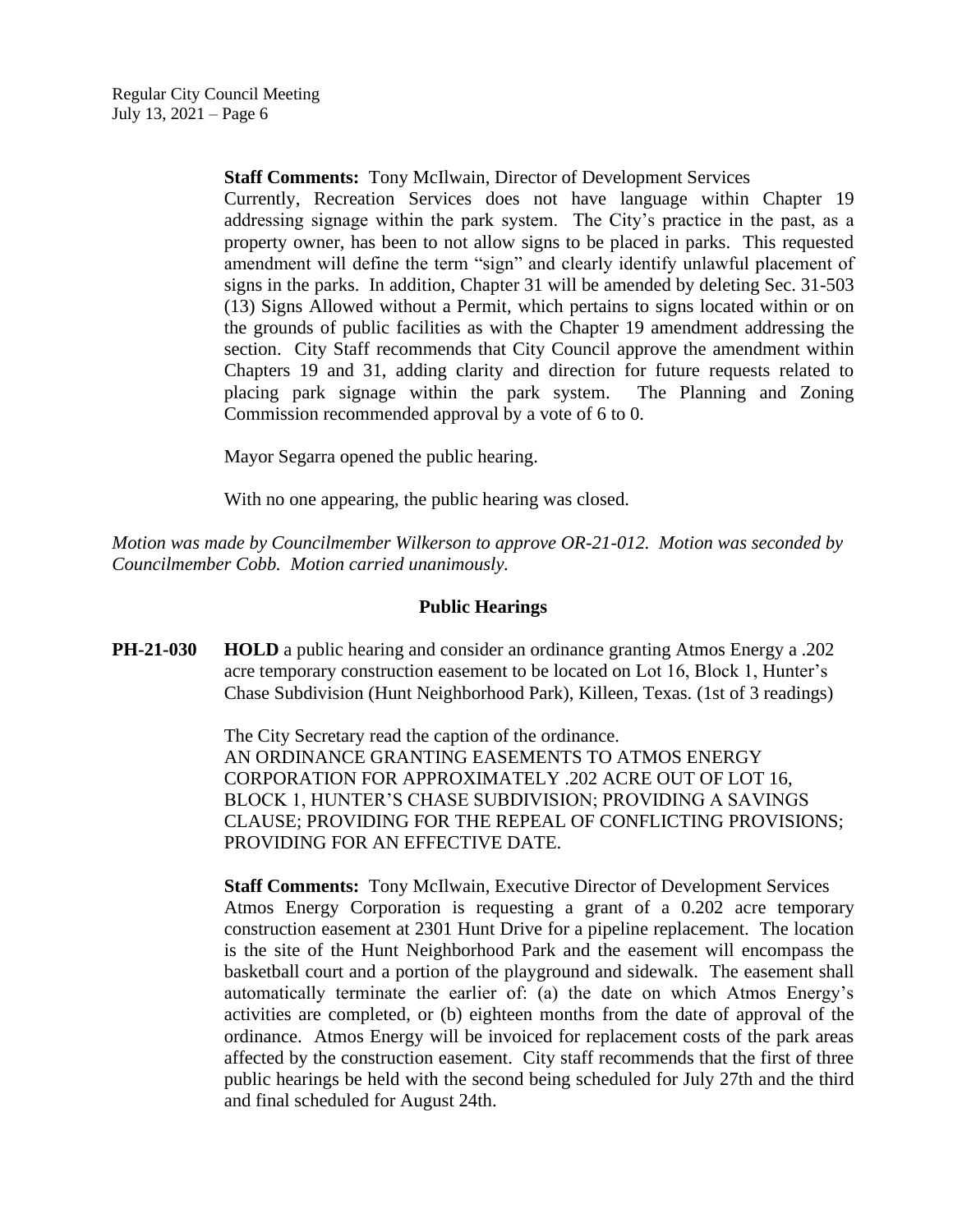Mayor Segarra opened the public hearing.

With no one appearing, the public hearing was closed.

**PH-21-031 HOLD** a public hearing and consider an ordinance submitted by Republic Engineering & Development Services on behalf of Generation III L.P., (**Case #FLUM21-02**) to amend the Comprehensive Plan's Future Land Use Map (FLUM) from a 'General Commercial' (GC) designation to a 'General Residential' (GR) designation for approximately 5.88 acres, being part of Tract D of the Killeen Area Investment Group Corp., Inc. Industrial Tract. The property is locally addressed as 5200 East Veterans Memorial Boulevard, Killeen, Texas.

The applicant requested to withdraw the request prior to the meeting.

**PH-21-032 HOLD** a public hearing and consider an ordinance submitted by Republic Engineering & Development Services on behalf of Generation III L.P., **(Case #Z21-013)** to rezone approximately 5.88 acres from "R-1" (Single-Family Residential District) and "M-1" (Manufacturing District) to "R-2" (Two-Family Residential District), being part of Tract D of the Killeen Area Investment Group Corp., Inc. Industrial Tract. The property is locally addressed as 5200 East Veterans Memorial Boulevard, Killeen, Texas. **(Requires 3/4 Majority Vote)**

The applicant requested to withdraw the request prior to the meeting.

**PH-21-033 HOLD** a public hearing and consider an ordinance submitted by OW Clear Creek LLC, **(Case #Z21-15)** to rezone approximately 0.44 acres out of the J.E. Maddera Survey, Abstract No. 600 from "R-MS" (Manufactured Housing District) to "B-3" (Business District). The property is locally addressed as 5314 Tiffany Circle, Killeen, Texas.

> The City Secretary read the caption of the ordinance. AN ORDINANCE AMENDING THE ZONING ORDINANCE OF THE CITY OF KILLEEN BY CHANGING THE ZONING OF APPROXIMATELY 0.44 ACRES OUT OF THE J.E. MADDERA SURVEY, ABSTRACT NO. 600, FROM "R-MS" (MANUFACTURED HOUSING DISTRICT) TO "B-3" (BUSINESS DISTRICT); PROVIDING A SAVINGS CLAUSE; PROVIDING FOR THE REPEAL OF CONFLICTING PROVISIONS; PROVIDING FOR AN EFFECTIVE DATE.

> **Staff Comments:** Tony McIlwain, Executive Director of Development Services. The applicant intends to lease the existing structure for use as a commercial business. Staff notified forty-one (41) surrounding property owners. No responses have been received. City staff recommends approval of the zoning request. The Planning and Zoning Commission recommended approval by a vote of 6 to 0.

Mayor Segarra invited the applicant to speak.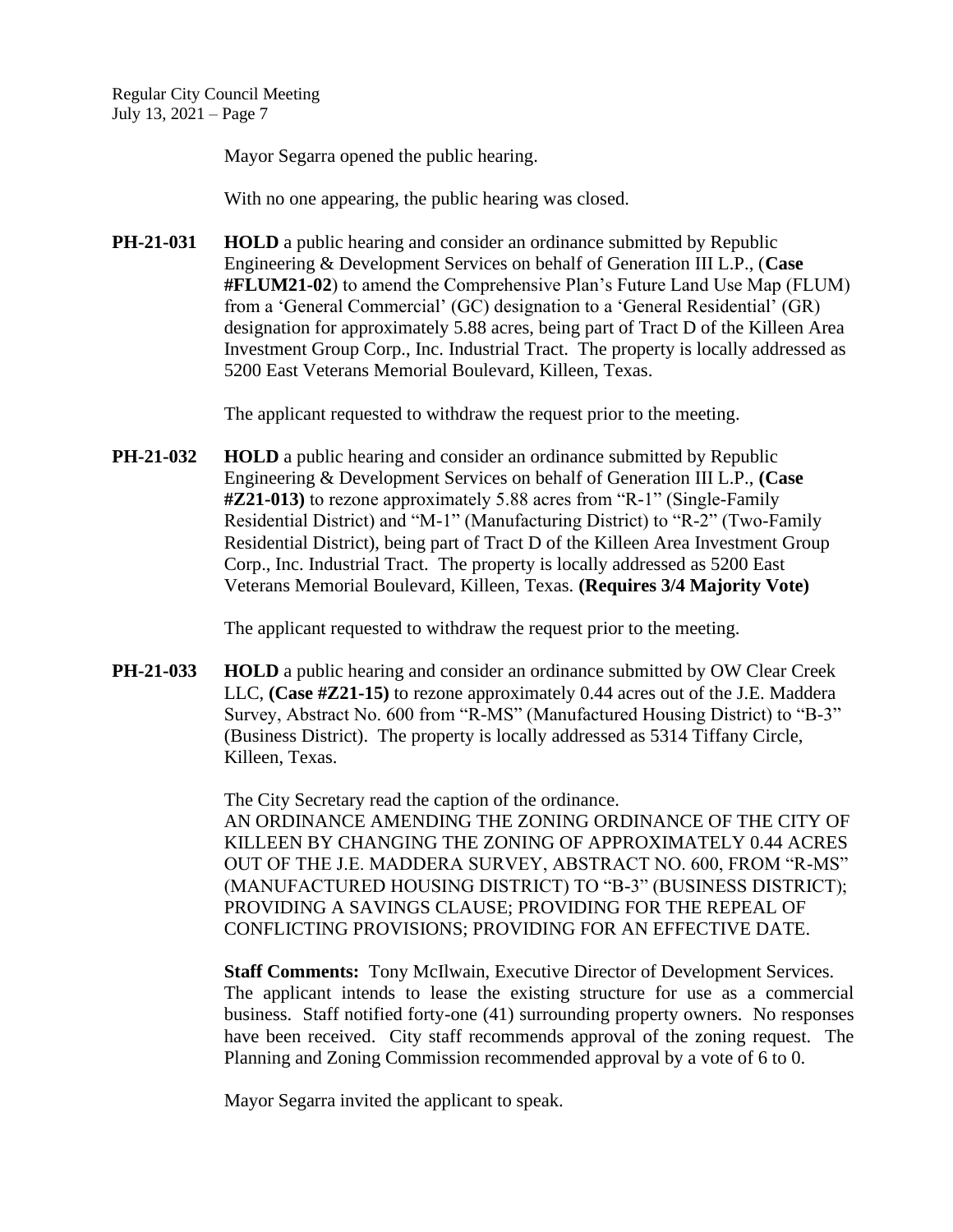The applicant was in the audience available to provide additional information and answer questions. No questions were asked.

Mayor Segarra opened the public hearing.

With no one appearing, the public hearing was closed.

*Motion was made by Councilmember Wilkerson to approve PH-21-033. Motion was seconded by Councilmember Boyd. Motion carried unanimously.*

**PH-21-034 HOLD** a public hearing and consider an ordinance submitted by Quintero Engineering LLC on behalf of E. Construction, LLC **(Case #Z21-16)** to rezone approximately 1.50 acres from "B-5" (Business District) to "B-C-1" (General Business and Alcohol Sales District), being Lot 1, in Block 1, Faucett Commercial Subdivision. The property is locally addressed as 3700 South W.S. Young Drive, Killeen, Texas.

> The City Secretary read the caption of the ordinance. AN ORDINANCE AMENDING THE ZONING ORDINANCE OF THE CITY OF KILLEEN BY CHANGING THE ZONING OF LOT ONE, BLOCK ONE OF THE FAUCETT COMMERCIAL SUBDIVISION FROM "B-5" (BUSINESS DISTRICT) TO "B-C-1" (GENERAL BUSINESS AND ALCOHOL SALES DISTRICT); PROVIDING A SAVINGS CLAUSE; PROVIDING FOR THE REPEAL OF CONFLICTING PROVISIONS; PROVIDING FOR AN EFFECTIVE DATE.

> **Staff Comments:** Tony McIlwain, Executive Director of Development Services. The request B-C-1 zoning district allows for the on-premise consumption of alcohol without a food and beverage certificate and shall follow the rules and regulations established under the Texas Alcoholic Beverage Code and/or promulgated by the Texas Alcoholic Beverage Commission, as amended. The applicant intends to lease the property to one or more commercial businesses providing for the on-site consumption of alcoholic beverages. City staff notified thirteen (13) surrounding property owners regarding this request. Two (2) responses have been received in favor of the request. City staff recommends approval of the applicant's request. The Planning and Zoning Commission recommends approval by a vote of 6 to 0.

Mayor Segarra invited the applicant to speak.

The applicant, George Mesa with Quintero Engineering, appeared before City Council to provide additional information and answer questions.

Mayor Segarra opened the public hearing.

With no one appearing, the public hearing was closed.